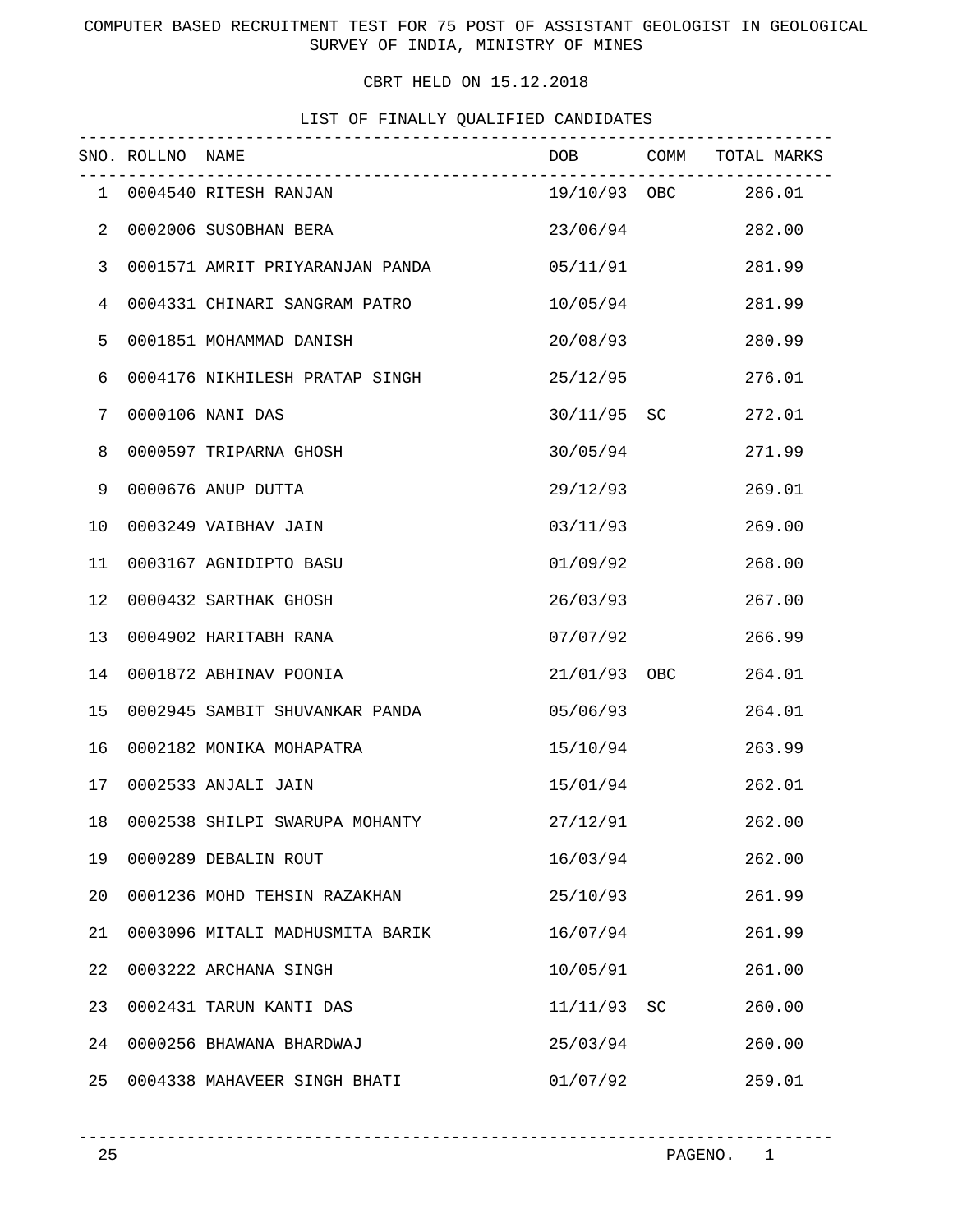# COMPUTER BASED RECRUITMENT TEST FOR 75 POST OF ASSISTANT GEOLOGIST IN GEOLOGICAL SURVEY OF INDIA, MINISTRY OF MINES

# CBRT HELD ON 15.12.2018

| LIST OF FINALLY QUALIFIED CANDIDATES |  |  |  |
|--------------------------------------|--|--|--|
|                                      |  |  |  |

|    | SNO. ROLLNO NAME | _____________________________________ |              |            | DOB COMM TOTAL MARKS |
|----|------------------|---------------------------------------|--------------|------------|----------------------|
|    |                  | 26 0002078 RAM RATAN BISHNOI          |              |            | 09/07/93 259.01      |
| 27 |                  | 0001393 SUMIT JAIN                    | 07/04/94     |            | 259.01               |
| 28 |                  | 0000468 SANDIP AGRAHARI               | 29/11/92     |            | 259.00               |
| 29 |                  | 0004437 JAI PRAKASH RAJPUT            | 25/08/93 OBC |            | 258.01               |
| 30 |                  | 0001704 SHASHANK VIKRAM GUPTA         | 11/07/93     |            | 257.99               |
| 31 |                  | 0001700 DEGALA RAJU                   | 11/05/91     |            | 256.00               |
| 32 |                  | 0003669 SIBANI PRIYADARSANI MALIK     | 05/04/94 SC  |            | 256.00               |
| 33 |                  | 0002289 LOKANATH LENKA                | 09/06/94 OBC |            | 255.99               |
| 34 |                  | 0004250 SUSHREESANGITA JENA           | 14/05/95     |            | 255.00               |
| 35 |                  | 0002074 VIVEKANAND PRASAD             | 25/03/93 OBC |            | 254.01               |
| 36 |                  | 0000667 RAJ KUMAR                     | 03/05/93 SC  |            | 253.01               |
| 37 |                  | 0004024 SUMANTA KUMAR BEHERA          | 18/06/91 OBC |            | 252.01               |
| 38 |                  | 0000175 SAIKAT MANNA                  | 26/12/89     |            | 251.99               |
| 39 |                  | 0001091 MD NAUSHAD ALI                | 05/02/92 OBC |            | 251.01               |
| 40 |                  | 0003117 YOGESH KUMAR                  | 04/05/96 OBC |            | 250.01               |
| 41 |                  | 0001384 ANJALI R                      | 11/05/94 OBC |            | 250.00               |
| 42 |                  | 0004103 GOVIND KRISHAN MOURYA         | 22/09/86 OBC |            | 249.01               |
| 43 |                  | 0001274 KALEEM JAVED                  | 31/03/95 OBC |            | 248.99               |
| 44 |                  | 0000547 RAHUL KUMAR SINGH             | 17/04/94     | OBC        | 245.99               |
| 45 |                  | 0001801 SHINJU SATHYADEVA             | 16/02/93     | SC         | 245.01               |
| 46 |                  | 0003060 SACHIN KUMAR NAIK             | 01/08/94     | <b>OBC</b> | 245.01               |
| 47 |                  | 0002236 VEERAGATTAPU GOWTHAMI         | 06/08/94     | <b>OBC</b> | 245.01               |
| 48 |                  | 0003974 NITISH VISHWAKARMA            | 03/06/92     | <b>OBC</b> | 244.99               |
| 49 |                  | 0003826 NIRMALKUMAR T                 | 10/10/93     | OBC        | 243.01               |
| 50 |                  | 0003378 SOYINKA SATYARTHI             | 10/03/93 OBC |            | 243.00               |
|    |                  |                                       |              |            |                      |